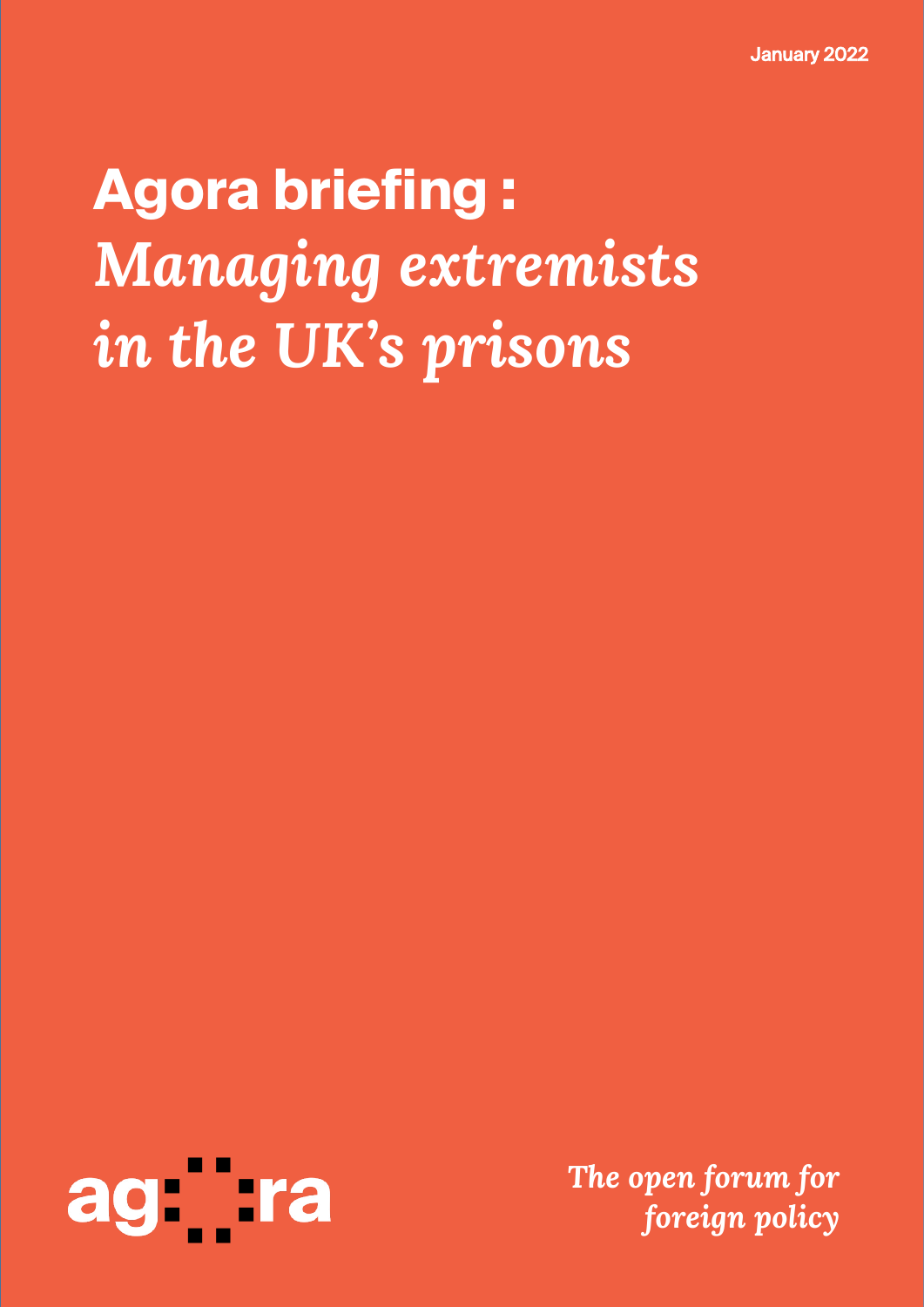Agora is the UK's open forum for foreign policy. We provide a platform for people who are knowledgeable and passionate about international affairs. We believe that engaging a more diverse range of people in foreign policy discussions is the best way to improve public understanding of international affairs and develop innovative proposals that help solve the global challenges of the 21st Century and achieve a more stable, fair, and prosperous world.

To find our more, follow us on social media @agorathinktank and visit [agorathinktank.org](https://agorathinktank.org/).





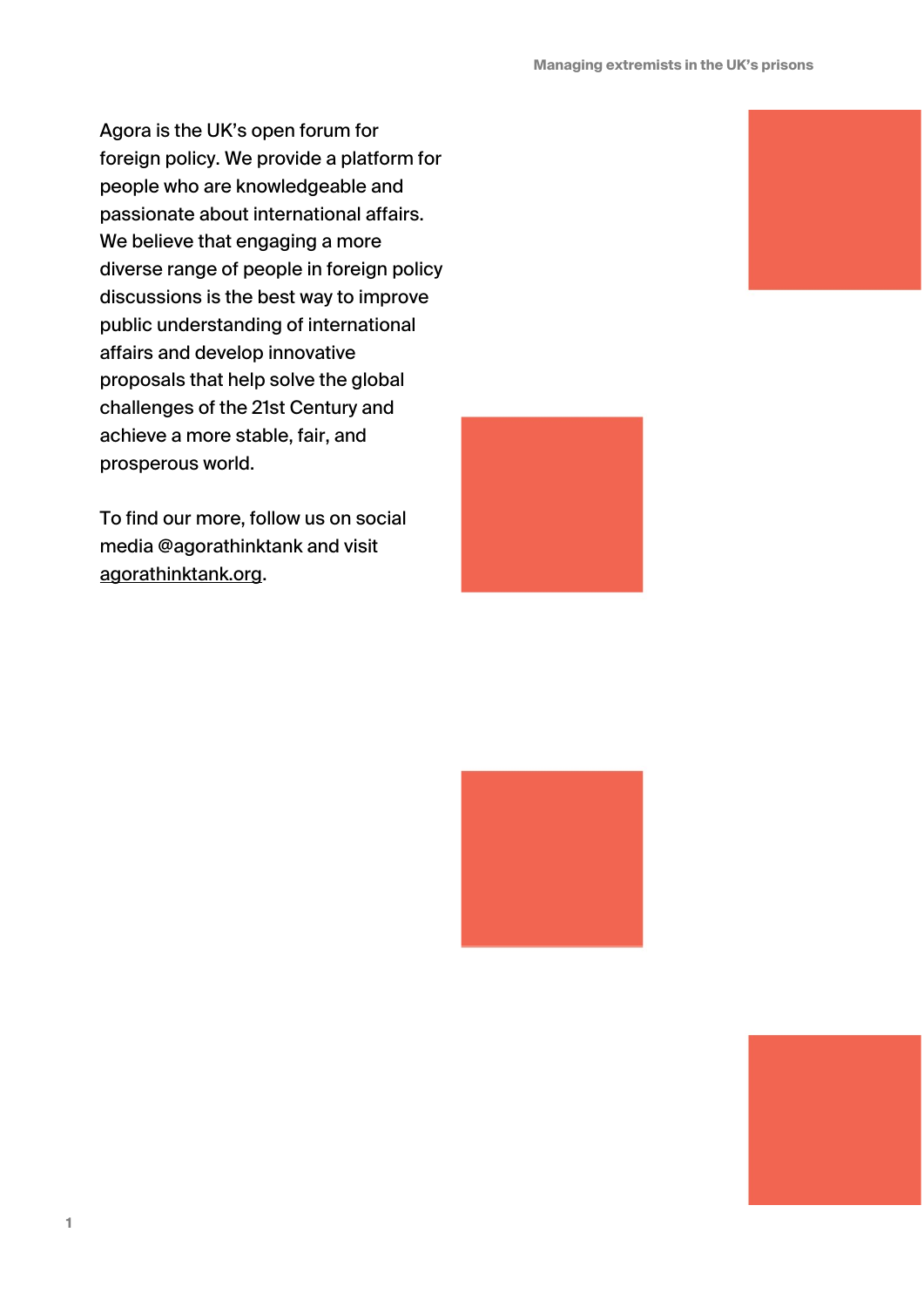## **Executive summary**

Prisons play a significant role in the radicalisation of vulnerable individuals. Terrorists have used prisons as incubators to mobilise outside support and radicalise other prisoners in order to recreate operational command structures. Prisons can also play a positive role in tackling radicalisation and terrorism in society as a whole, however. This briefing offers an analysis of the ways in which prisons can aid the fight against terrorism by helping governments and policy-makers spot new ideas and avoid costly and counterproductive mistakes.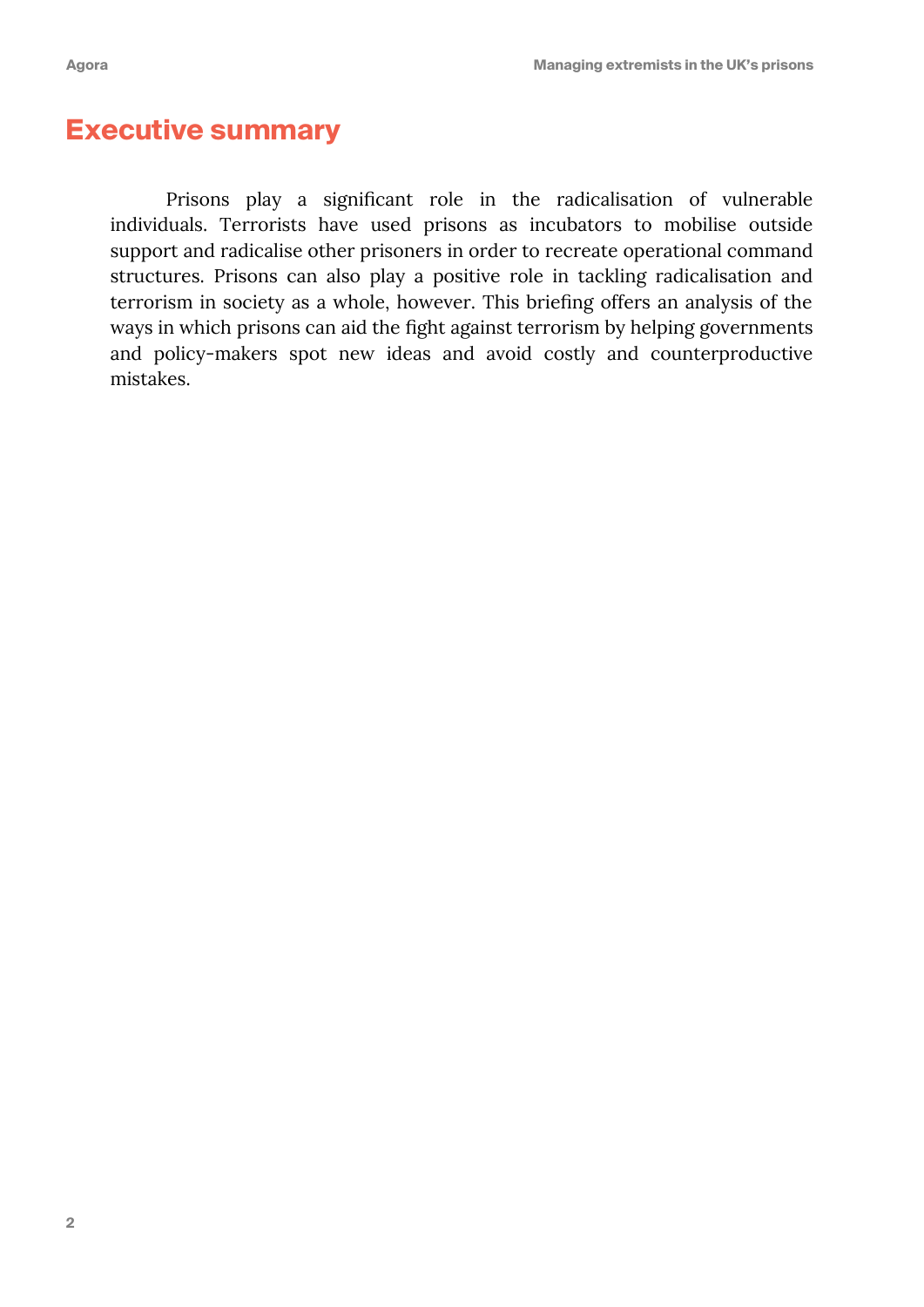## **Introduction**

In recent years, many nations around the world have been subjected to the spectrum of violent extremism, including right-wing violence, left-wing violence, and other religious and ideological related violence. Although one of the greatest threats identified by authorities is that of Islamic State-inspired violent extremism, all extremists in the prison setting need unique approaches.

Addressing the issue of the radicalisation and the role of prisons in countering violent extremism has become a high priority for policy-makers in Europe and beyond. It has been shown that the UK Government's counterterrorism strategy (CONTEST) has devoted growing attention to understanding the dynamics of the risk behind prisoner radicalisation, by focusing on more technical challenges, such as risk assessment, prison management, and rehabilitation and reintegration approaches[1].

This briefing focuses on the considerations that a prison service should have concerning the management of extremist offenders by examining the role of both prison and staff in the incarceration and post-incarceration experience.

# **Considerations for tackling extremism in prisons**

It is important to understand that tackling extremism in prison means dealing with a wide range of offenders, from terrorists convicted of serious offences to prisoners who have committed lesser crimes but are nonetheless vulnerable to extremist ideologies. Consequently, a holistic approach is required. At least four areas must be analysed in order to gain a better understanding of how the prison system can deal with radicalisation. These are:

- Allocation strategies
- The role of prisons and staff in the incarceration and post-incarceration periods
- Effective prevention
- **Multi-organisation cooperation**

#### **Allocation Strategies**

When it comes to the management of prison systems and allocation strategies (which determine the categorisation of prisoners based on personal background, criminal history, significant contacts, ideology, and the level of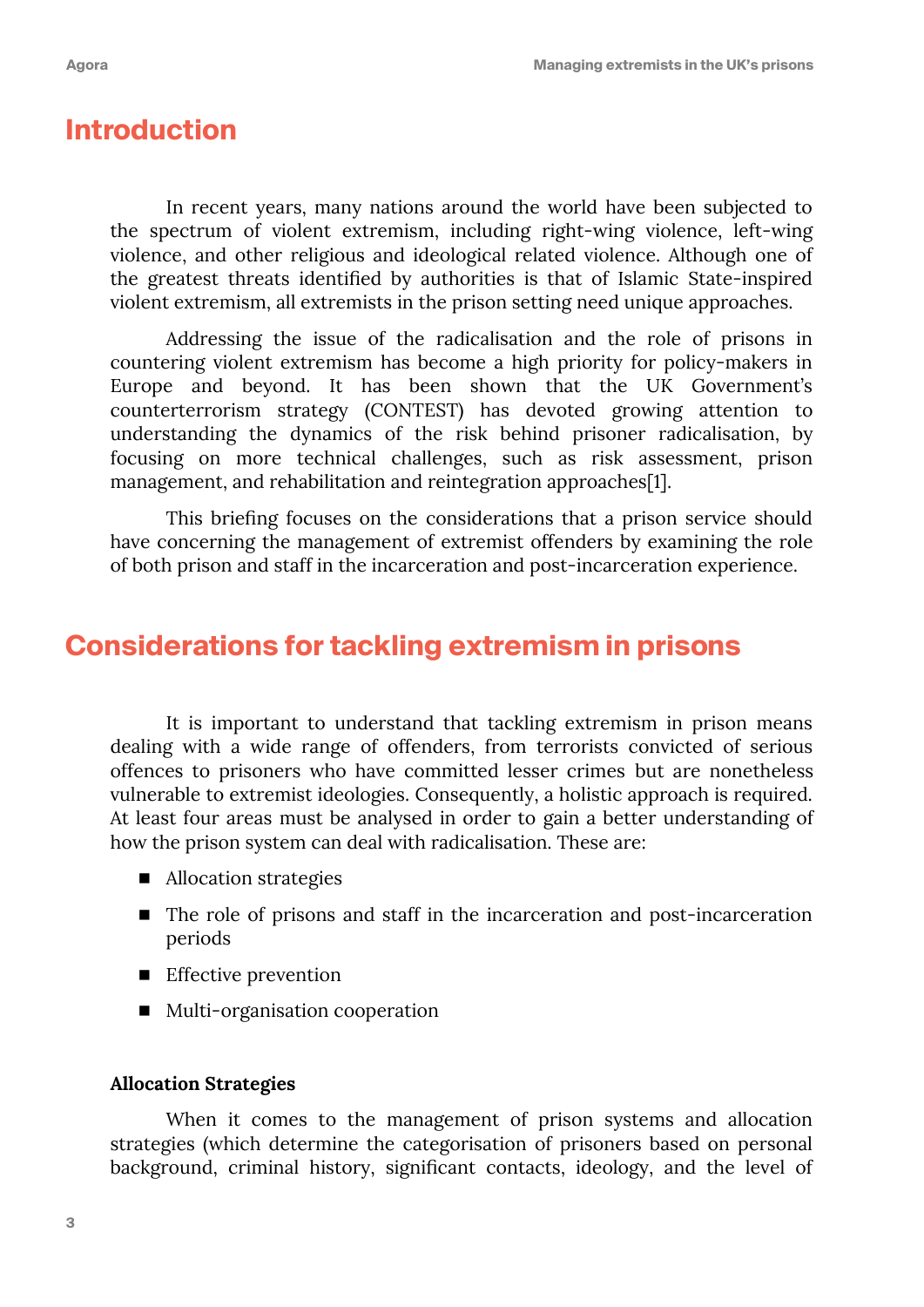threat to national security) a question arises as to whether extremist offenders can be dispersed into the mainstream inmate populations or whether they should be concentrated within dedicated specialist units[2].

Such states as the USA and the Netherlands have adopted concentration policies, whereas others have opted for dispersal policies. Spain has employed a mixed policy, dispersing inmates from the Basque Nationalist group, the ETA (Basque Homeland and Liberty), but concentrating Jihadi terrorists[3].

The UK has generally dispersed violent extremist offenders among the small number of high-security prisons. Nevertheless, the Acheson review in 2016 concluded that Islamist extremism was a growing problem within prisons, convincing the UK to create separation centres in an attempt to crack down on Islamist radicalisation within the prison[4]. In 2017, the Government announced the creation of three separation centres in Durham, York, and Milton Keynes, holding 28 of the most serious offenders, including Anjem Choudary and Michael Adebolajo.

What works in one country may not work in others, depending on a range of contextual factors, such as the prison environment and available resources and staff. On the one hand, integrating radicalised inmates amongst other prisoners can increase the risk of recruitment and dispersion of violent extremist ideologies. On the other hand, holding them separately in concentrated units can damage their physical and psychological well-being, preventing rehabilitation[5]. Undoubtedly, these factors should be considered by a prison service in relation to the management of extremist offenders.

It is widely accepted that those convicted of terrorist-related offences often radicalise and recruit other prisoners. The Government's anti-terror Prevent Strategy argues that, in such cases, the isolation policy can directly disrupt the recruiting and influencing of others in the mainstream population[6]. Nonetheless, it appears that placing radicalised prisoners together may strengthen social bonds and reinforce views about the unfair and biased treatment of particular religious and ethnic groups. As a result, in both cases, this could serve as a source of stigma and undermines rehabilitation efforts. The disperse policy also has both advantages and disadvantages when it comes to the treatment of offenders. Dispersing those criminals provides the possibility that radicalised individuals can be influenced by other inmates and abandon their views through interaction with the mainstream ideologies, however this policy poses a significant risk for the reason that radicalised offenders can be influenced by criminal gangs, maintaining the nexus between terrorism and organised crime[7].

Considering both the high number of prisoners related to terrorism or extremism and the lack of staff trained to understand the threat of extremism, a blended method is necessary for managing high-risk terrorists and preventing widespread radicalisation. The USA, for example, has developed effective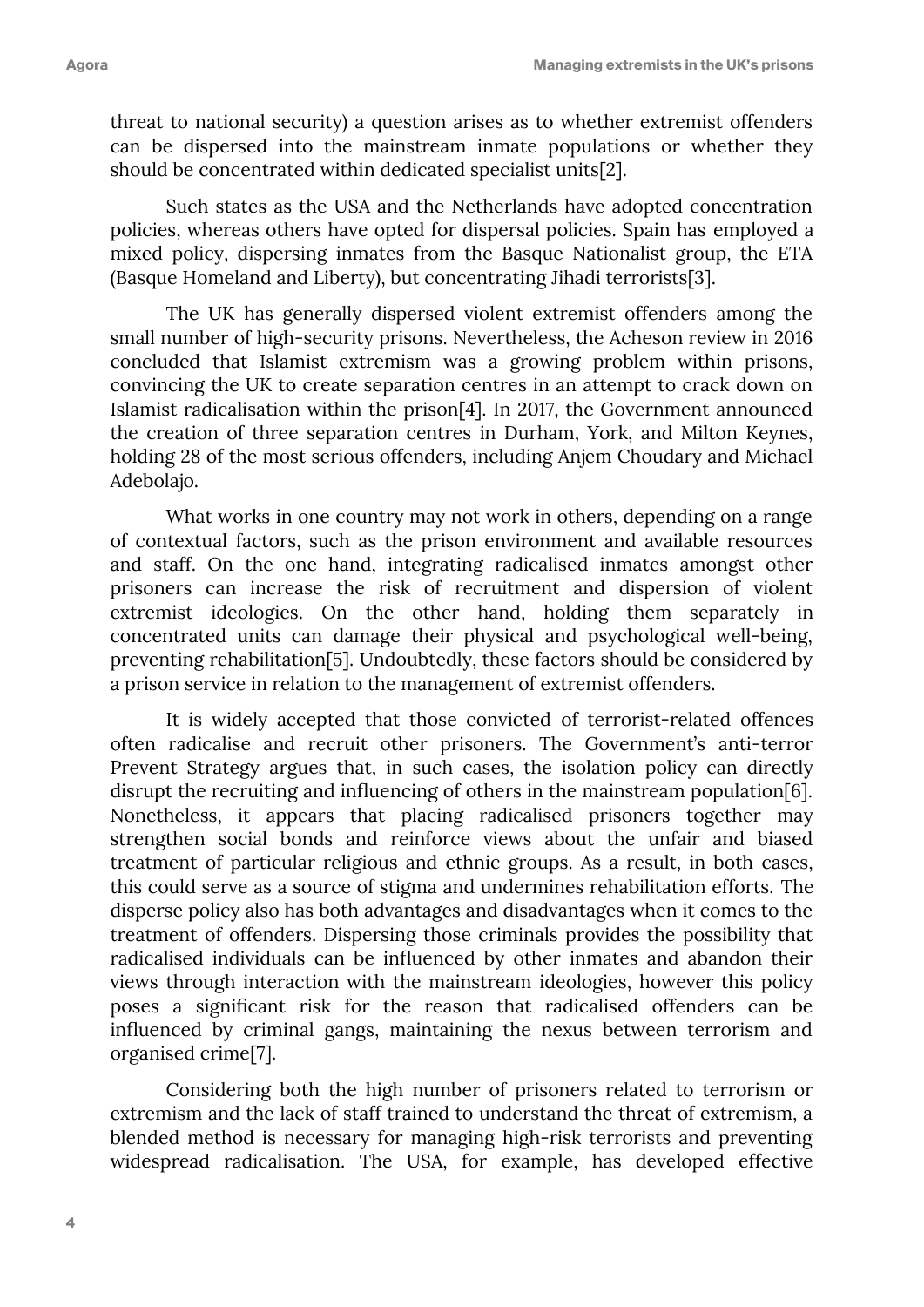regimes for incarcerating extremists through the blended method by combining isolation (where extremists are separated from the prison population and placed in single cells), co-location (where extremists are placed in specialised extremist units or wings), and dispersal (spreading extremist offender throughout prison, based on threat levels)[8].

#### **The role of prison and staff in incarceration and post-incarceration**

Training and educating staff is necessary for developing proper prison management and avoiding mistreatment. This entails recruiting specialist staff (such as social workers, mental health professionals, religious officials), encouraging inter-disciplinary work, and determining appropriate responses toward radicalisation[9].

As ideology is a significant driver of violent extremism, prisons should enlist imams and Islamic scholars to discuss Islamic theology to convince those offenders that their interpretation of Islam is dangerous[10]. With the growing number of extremists, chaplains are increasingly active in prisons, providing pastoral support to identify signs of radicalisation and a moral framework which can help inmates change perceptions[11]. Nevertheless, considering the extent of prison radicalisation, appointing more chaplains is a minor intervention and cannot solve the issue on its own. Instead, more comprehensive and durable programmes by combining deradicalisation and disengagement can serve as a valuable approach in dealing with extremism[12].

Characteristically, there are several deradicalisation programmes in the UK – including the *Health Identity Intervention*, the *Desistence and Disengagement Programme*, and *The Channel* – which together can provide a comprehensive response to violent extremism[13][14]. In particular, the *Healthy Identity Intervention* was one of the first behavioural offender programmes which seeks to address the motivation to offend and the beliefs that enable them to offend. This programme can play a pivotal role in understanding the reason behind extreme right-wing violence, which cannot be addressed through the use of chaplains and imams [15]. Similarly, the "prevent" policy of the CONTEST counter-terrorism strategy – Prevent, Pursue, Protect, and Prepare – uses mentoring, psychological support, and ideological advice in order to disengage offenders from terrorism. Finally, the Channel programme which is available within communities can provide support to people identified as vulnerable to being drawn into terrorism, by involving a partnership between the local authority, the police, education, and others[16].

#### **Effective prevention**

Another issue of importance in designing effective prevention programmes for radicalised offenders is in the post-release space. After release,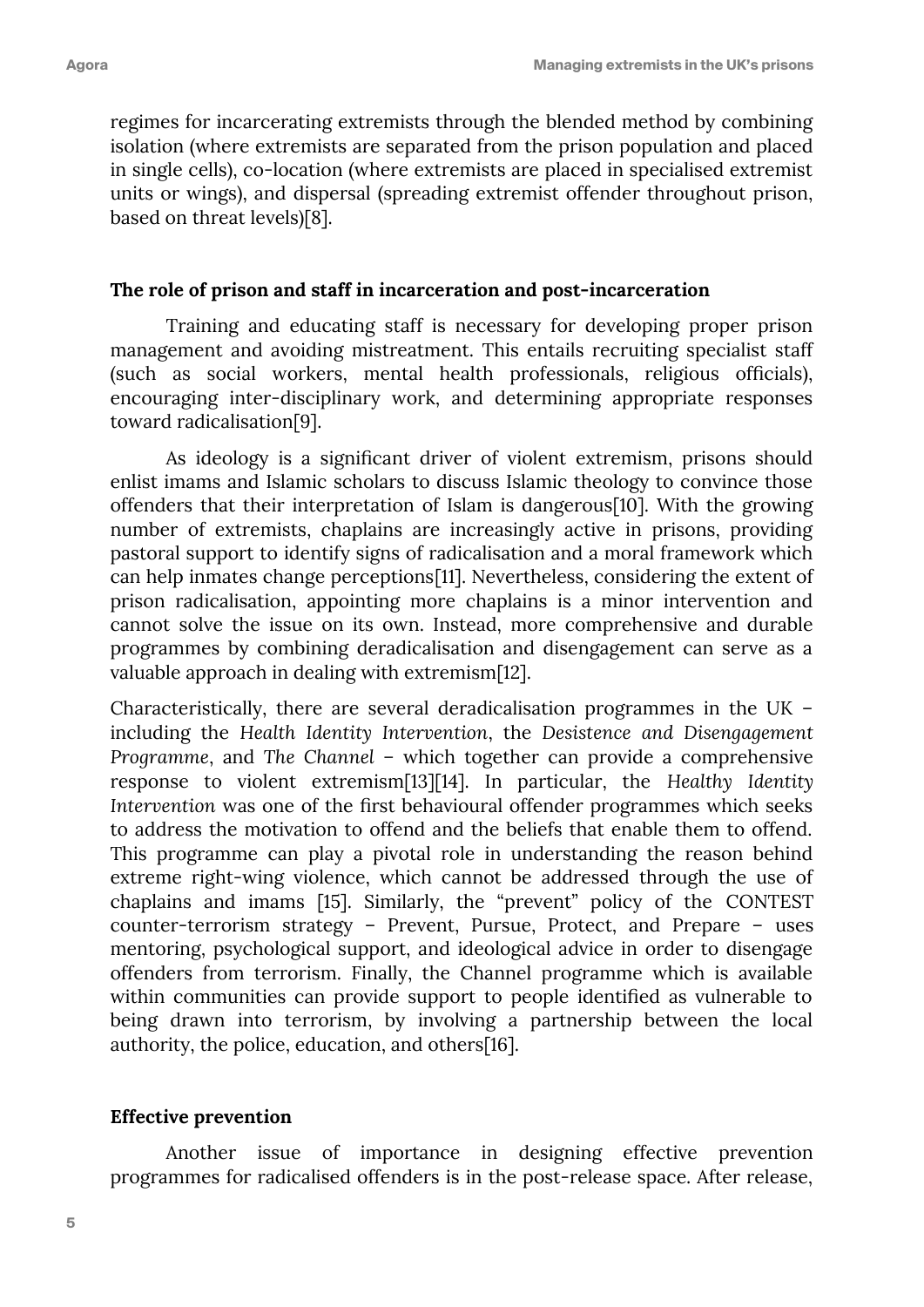prisoners must disengage from their affiliated extremist groups and social networks and reintegrate into society[17]. Prisons are a microcosm of society and need to become an environment for change, education, and tolerance, as they can have an impact on the radicalisation process.

There is evidence that engaging family members is a crucial element of the offender's reintegration when released from prison[18]. The threat posed by radicalised individuals remains high as they may continue to reconnect to networks and engage in violent extremist acts, thus enabling offenders to maintain close communication with their family and social circle can bridge the transition from prison to release and avoid becoming drawn back in by extremist groups[19]. Rebuilding and navigating social life while branded with the 'terrorist' label is one of the toughest challenges that requires consideration by the prison system. Similarly, family members deal with the challenges of incarceration and reintegration of their extremist son or daughter and the provision of economic and social opportunities are great family assistance[20].

Regardless of which measures prisons choose to employ, a type of intervention programme that exists in one prison system may not be applicable and permissible to another. Consequently, considering the time available in prisons to implement rehabilitation and disengagement programmes, close cooperation between prison and probation is a logical requirement in dealing with radicalised offenders.

#### **Multi-organisation cooperation**

Effective cooperation between prisons, the probation service, police, intelligence agencies, and the judiciary is vital in minimising the chances of reoffending and maximising prisoner reintegration into society by becoming eligible citizens[21]. In most cases extremist prisoners will be released and returned to the community, making support in the post-incarceration period a key consideration. Although this issue has attracted growing attention, solid evidence on the effectiveness of these programmes remains scarce (though several studies have emphasised the dynamics behind prisoner radicalisation, such as overcrowding, gangs, and charismatic leadership).

There is also a lack of evaluative studies exploring why, even inside the same prison, some people radicalise while others do not[22]. More work is also needed into juvenile violent extremist offenders and the way they should be treated differently from adult inmates. Those studies that do exist can provide useful insights into different approaches, but they have been descriptive and very limited when proving the impact of the programmes empirically. Social phenomena such as radicalisation, rehabilitation, and reintegration are equally hard to measure and require further research too. Such studies will only be possible if there is good engagement between prisons and those working in or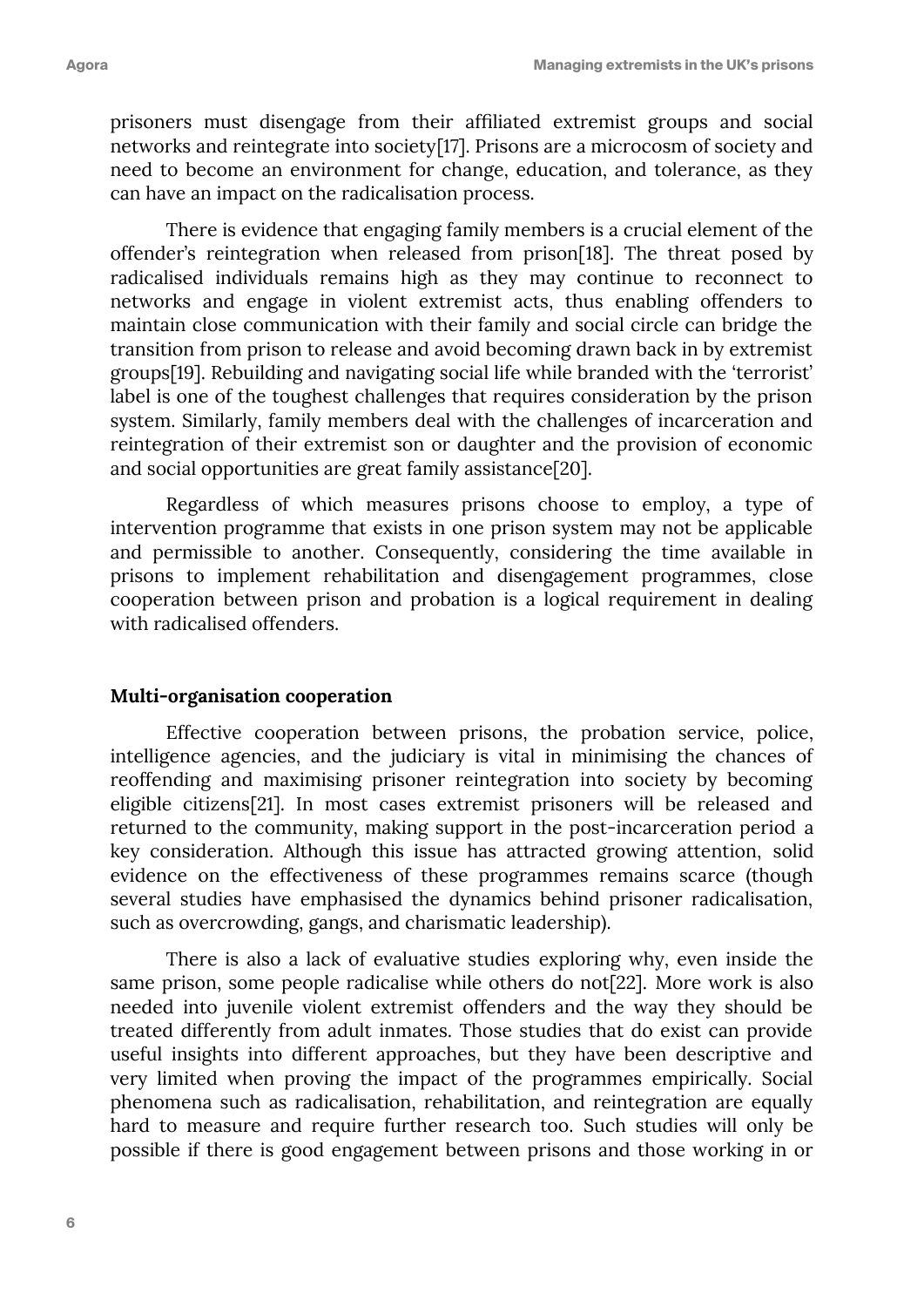with them on the one hand and researchers from universities, think tanks, and similar organisations on the other.

## **Conclusion**

As rising numbers of offenders are being held in prison for terrorismrelated offences, we must respond appropriately to their risks and needs and allocate available resources for safe release into society. To contain radicalisation, prisons should respect prisoners' human rights and work with them and invest in more specialist interventions to mitigate risks.

When it comes to allocation strategies, the UK must balance the prevention of dispersion of extremist ideologies and the rehabilitation of extremist offenders by approaching a blended method. The training of existing prison staff, but also the recruitment of specialist staff such as social workers and religious officials will play a vital role in dealing with radicalisation in prison. The prison system must emphasise post-release programmes to disengage prisoners from the affiliated extremist groups through multi-organisational cooperation between the probation service, police, judiciary, and intelligence agencies.

By investing and promoting high-quality day-to-day interactions between staff and prisoners, we can minimise the risk of violent extremism. Prisons represent a segment of society, and a prison-staff relationship is vital for delivering counter-radicalisation approaches.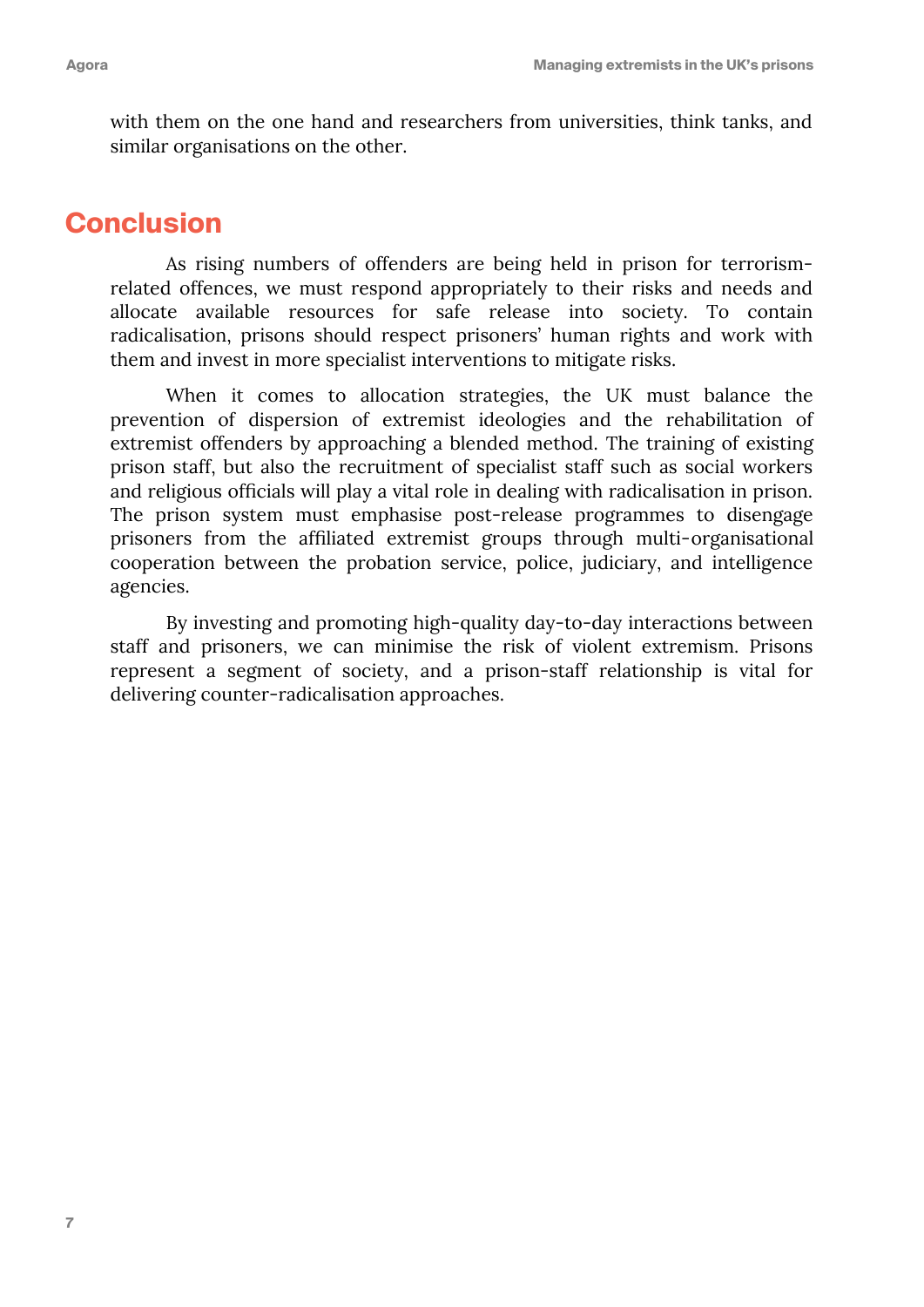# **About the author**

Konstantin Tarousa is a Prison Officer for HMP Wormwood Scrubs. He has an MA in Terrorism, Security and Society from King's College London and a BA in Criminology from the University of Bedfordshire.

#### **Disclaimer:**

The views and opinions expressed in this Agora policy paper are those of the author(s) and do not reflect the official position of Agora. Responsibility for the content lies entirely with the author(s).